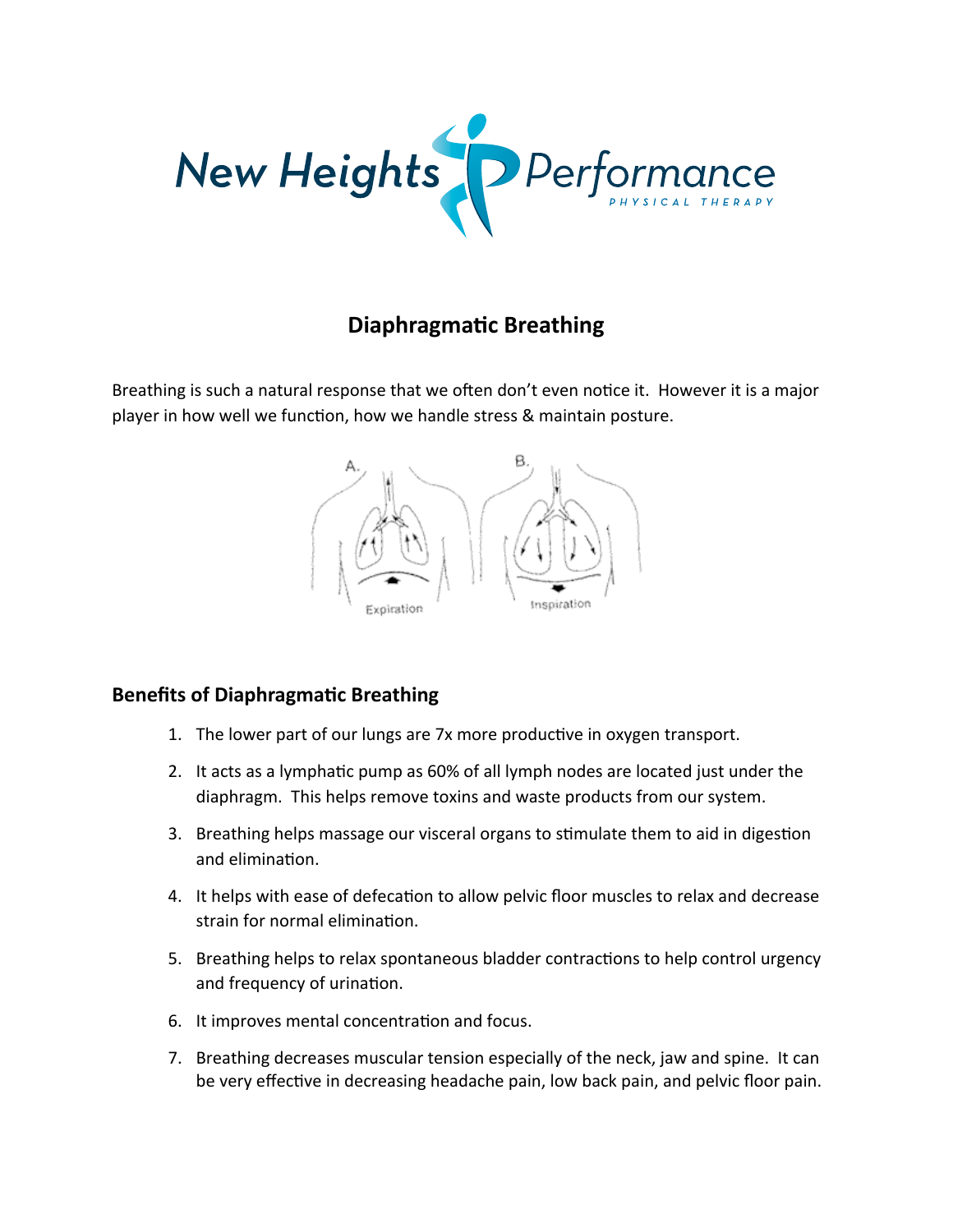- 8. Breathing stimulates the vagus nerve for increasing parasympathetic tone (relaxation response).
- 9. It assists in keeping correct postural position when diaphragm is in good alignment.
- 10. Exhalation is needed to effectively activate the transverse abdominis muscle (core muscles).

# Did you know?

Breathing dysfunction has been shown to contribute to low back disorders, faulty posture, and chronic pain? Studies have shown that persons with chronic low back pain have an abnormal position of the diaphragm. Adding correct coordination of diaphragmatic breathing to a core exercise program increased abdominal fitness compared to exercising that doesn't incorporate breathing.

## Since breathing is so important and impacts so many areas of our body, just what is correct diaphragmatic breathing?

The diaphragm connects to the bottom of the ribs and is shaped like an upside down bowl. As you breathe in the diaphragm contracts and pulls air in as the ribs widen outward. As you breathe out the diaphragm relaxes and the ribs drop back down.

Notice how you are breathing. Do you tighten your neck and lift your ribcage up as you inhale? Do you push your stomach outward instead of widening at the chest wall when you inhale?

As you breathe feel your chest and ribcage widen and your stomach fill gently, then feel the ribs drop and stomach sink as you exhale. You can put a sheet wrapped around your ribs for feedback for your breathing. Feel your ribs widen as you inhale and sink away from the sheet as you exhale. Allow yourself to inhale comfortably and exhale completely.